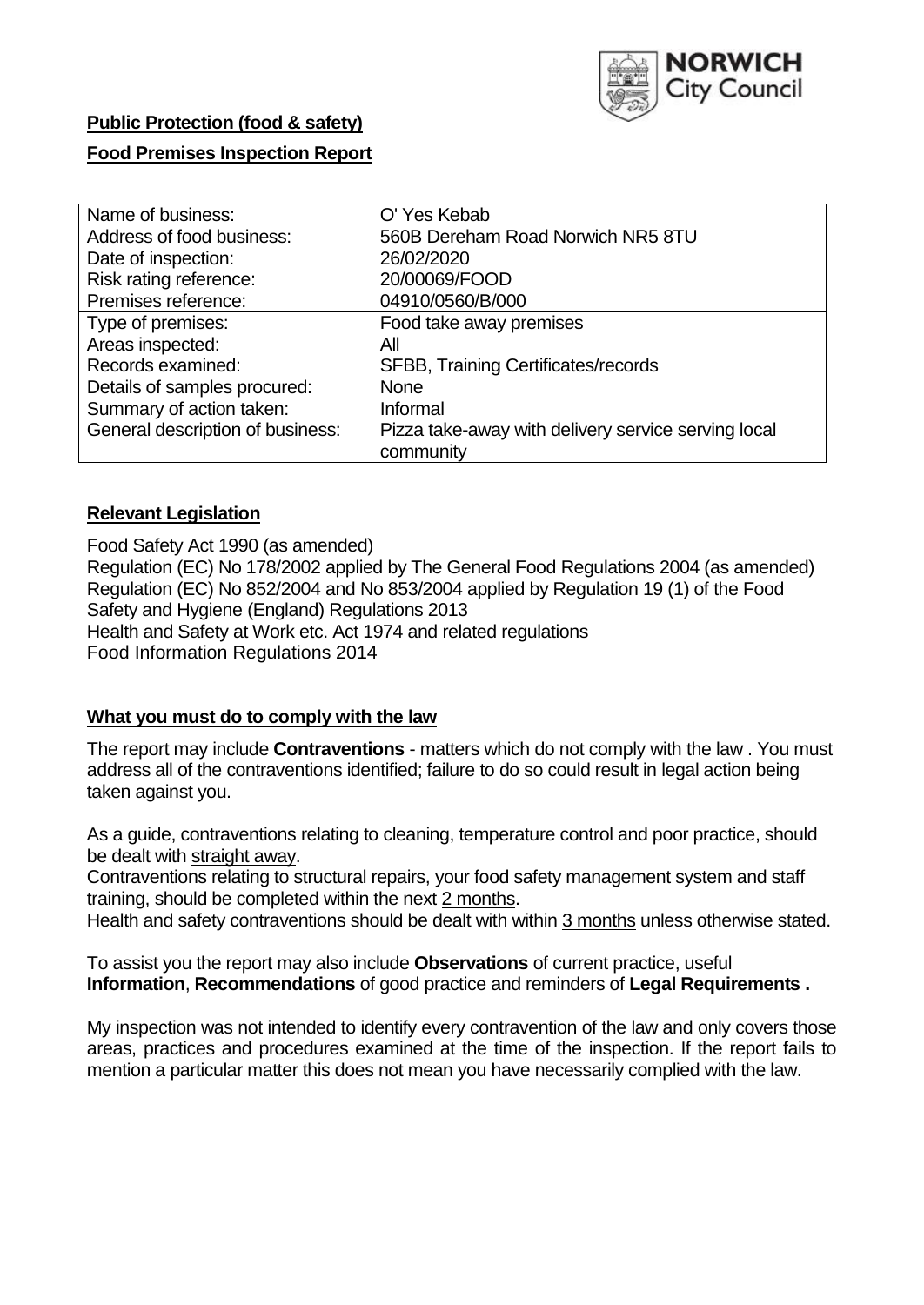## **FOOD SAFETY**

#### **How we calculate your Food Hygiene Rating:**

The food safety section has been divided into the three areas which you are scored against for the hygiene rating: 1. food hygiene and safety procedures, 2. structural requirements and 3. confidence in management/control procedures. Each section begins with a summary of what was observed and the score you have been given. Details of how these scores combine to produce your overall food hygiene rating are shown in the table.

| <b>Compliance Area</b>                     |          |    |           | <b>You Score</b> |                |    |           |    |      |  |  |
|--------------------------------------------|----------|----|-----------|------------------|----------------|----|-----------|----|------|--|--|
| Food Hygiene and Safety                    |          |    | $\Omega$  | 5                | 10             | 15 | 20        | 25 |      |  |  |
| <b>Structure and Cleaning</b>              |          |    | $\Omega$  | 5                | 10             | 15 | 20        | 25 |      |  |  |
| Confidence in management & control systems |          |    | $\Omega$  | 5                | 10             | 15 | 20        | 30 |      |  |  |
|                                            |          |    |           |                  |                |    |           |    |      |  |  |
| <b>Your Total score</b>                    | $0 - 15$ | 20 | $25 - 30$ |                  | $35 - 40$      |    | $45 - 50$ |    | > 50 |  |  |
| <b>Your Worst score</b>                    | 5        | 10 | 10        |                  | 15             |    | 20        |    |      |  |  |
|                                            |          |    |           |                  |                |    |           |    |      |  |  |
| <b>Your Rating is</b>                      | 5        | 4  |           | 3                | $\overline{2}$ |    |           |    |      |  |  |

Your Food Hygiene Rating is 3 - a generally satisfactory standard

## **1. Food Hygiene and Safety**

Food hygiene standards are high. You demonstrated a very good standard of compliance with legal requirements. You have safe food handling practices and procedures and all the necessary control measures to prevent cross-contamination are in place. Some minor contraventions require your attention. **(Score 5)**

000300

#### Contamination risks

**Contravention** The following exposed food to the general risk of cross-contamination with bacteria or allergens or its physical contamination with dirt, foreign objects or chemicals:

• fraying selo-tape on end of pizza make up preparation table

#### Unfit food

**Contravention** The following food was past its use by date:

 packaged meatballs were found passed their indicated 'Use by' date in both the pizza make up table and frozen within in bulk freezer in your rear outside storage area. Under food safety law all food found passed its 'Use by' is an offence for each item. If you have frozen products down with a 'Use by' date they must be clearly labelled with a frozen date and defrost date. This issue was raised at the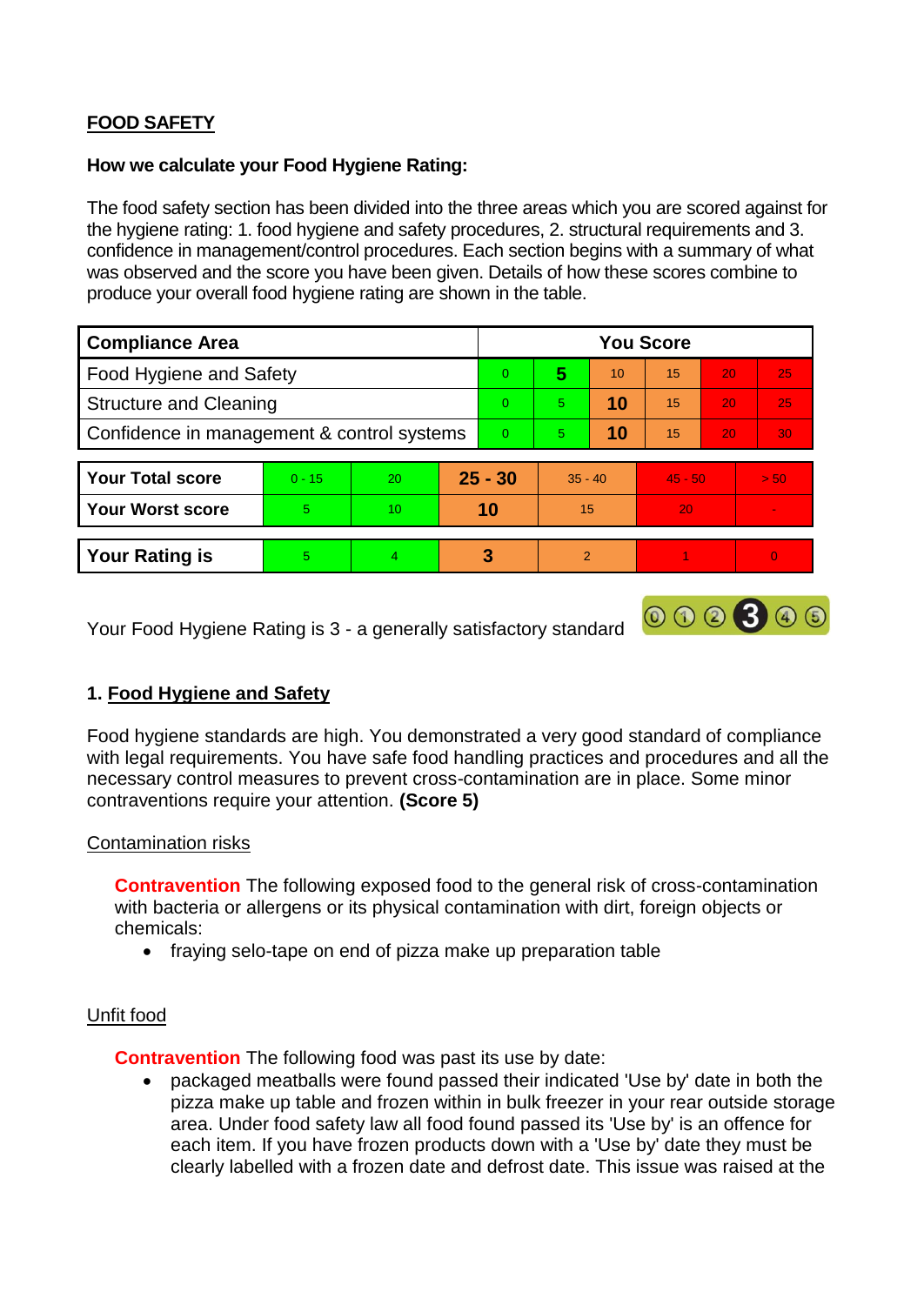#### last inspection. **2. Structure and Cleaning**

The structure facilities and standard of cleaning and maintenance are of a generally satisfactory standard but there are some repairs and/or improvements which are required in order for you to comply with the law. Pest control and waste disposal provisions are adequate. The contraventions require your attention: although not critical to food safety they may become so if not addressed. **(Score 10)**

### Cleaning of Structure

**Contravention** The following items were dirty and require more frequent and thorough cleaning:

- floor/wall junctions
- around equipment feet
- behind and under equipment
- high level cleaning
- ceiling
- hand contact surfaces such as light switches and door handles

**Contravention** The following items could not be effectively cleaned and must be covered or made non-absorbent:

- bare plaster to wall in washing machine room
- walls
- rawlplugs and drill holes in wall

#### **Maintenance**

**Contravention** The following had not been suitably maintained and must be repaired or replaced:

- floor surfaces
- splits or holes in flooring
- worn and / or peeling paint

#### **3. Confidence in Management**

There are generally satisfactory food safety controls in place although there is evidence of some non-compliance with the law. All the significant food hazards are understood and controls are in place. Your records are appropriate and generally maintained but some deficiencies were identified. Some minor issues were identified relating to staff supervision and training. The contraventions require your attention; although not critical to food safety they may become so if not addressed. **(Score 10)**

#### Proving Your Arrangements are Working Well

**Contravention** The following are needed in order to demonstrate your food safety management system is working: